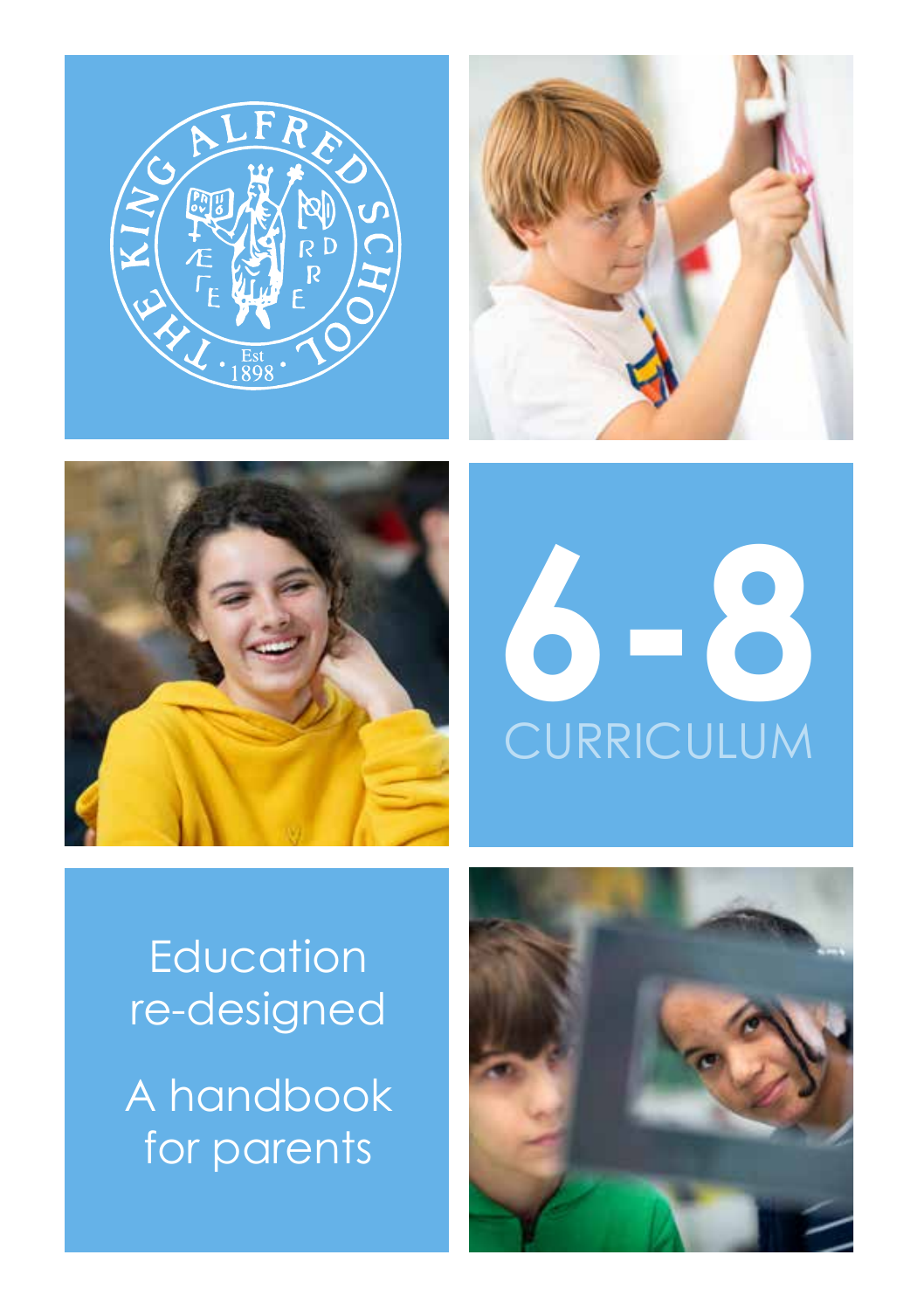"The mark of a KAS student is that they are resilient, compassionate, and filled with an appetite for the possibilities of life." **Robert Lobatto, Head** 

# INTRODUCTION

#### Welcome

I am proud to introduce you to our new curriculum for Years 6 to 8. In our outdated English education system, these Years are often overlooked. Pupils are ready for greater specialist input by the time they reach year 6. Schools often put the needs of students in exam years before those are the start of their secondary career.

Our new curriculum, in contrast, is 'Education re-designed'. It prioritises this critical time in early adolescence to provide a richer, more balanced learning experience alongside powerful opportunities for personal growth.

What we have created is rooted in the best traditions of KAS from over the last 125 years. We have always sought to give maximum ownership of learning to students and now this is taken to the next level. We have always focused on developing the whole child, and our new model enables us to connect the intellectual, social and emotional aspects in fresh and dynamic ways.

Our 6 to 8 curriculum is inspired by best international practice. Enlightened schools from across the world have pioneered ways of working which make learning more creative and challenging by empowering teachers and learners to lift the lid of what was previously thought possible. We will be incorporating the finest of these ideas here at KAS.

Our ambition is for our students to thrive at school and to be well equipped to thrive when they pass through our gates into the adult world. Many years in the making, our curriculum will provide them both with a brilliant and rewarding experience and invaluable foundations as they transition through secondary school and beyond.

I very much look forward to accompanying you and your child as they embark on this transformational next phase of their journey at KAS.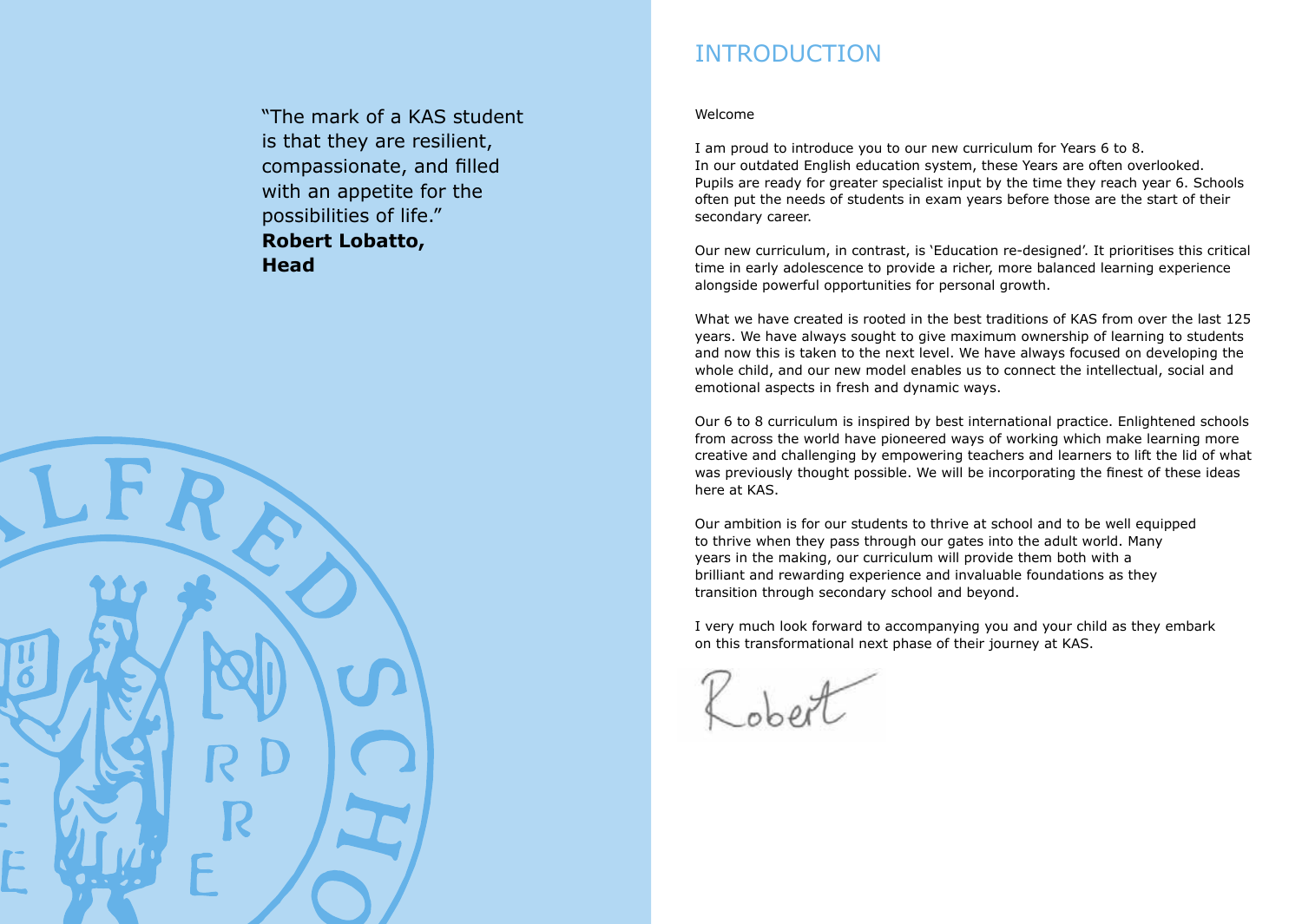# KAS EDUCATION

KAS has a deep-rooted sense of responsibility towards its students which extends beyond the classroom. Our aim is help students thrive, both during their time at school and when they go out into the adult world.

In order to do this, we have developed an approach which combines three powerful elements: broad educational success, a grounded sense of wellbeing, and ongoing personal and intellectual growth, as shown in the diagram below:



#### **The Model**

The centre of our model is our vision of a broad education which can be summarised as 'Know, Be, Do'.

The 'Know' is knowledge. The development of broad base of facts combined with a deep sense of understanding and the ability to make connections.

The 'Be' is attributes. Commitment, courage, curiosity and compassion. The development of strong ethical core underpins our concept of a broad education.

The 'Do' is skills. We enable our children to communicate effectively, collaborate, think critically, and be creative in approaching problems and solutions – all critical skills for school, wok and life.

#### **T-H-R-I-V-E**

The middle ring of our model develops wellbeing. We believe strongly that, to be successful, any approach to wellbeing needs to be consistent with a school's culture, rather than 'bolted on' as an extra.

**Trust:** Empathetic and nurturing relationships have been at the core of the KAS experience since its foundation.

**Holistic success:** Achieving goals is fundamental to a sense of wellbeing and positive self-image; hence our emphasis on what children can, rather than cannot, do.

**Responsibility:** An evolving a sense of purpose beyond yourself. Social action and individual responsibility are woven through the KAS experience.

**Immersion:** Cultivating interests and passions both inside and outside the curriculum.

**Vitality:** Looking after physical as well as mental health. We have a strong emphasis on exercise, nutrition and mindful practices from the age of four upwards.

**Esteem:** By supporting the growth of an optimistic outlook, we enable students to recognise positive emotions and to develop the resilience to deal with the harder moments which are an inevitable part of life.

The outer ring of our model focuses on ongoing development. Our aim is to help students to build the confidence to develop their own reflections and listen to the constructive comments of others. This will be vital as they negotiate the challenges and embrace the opportunities that lie ahead.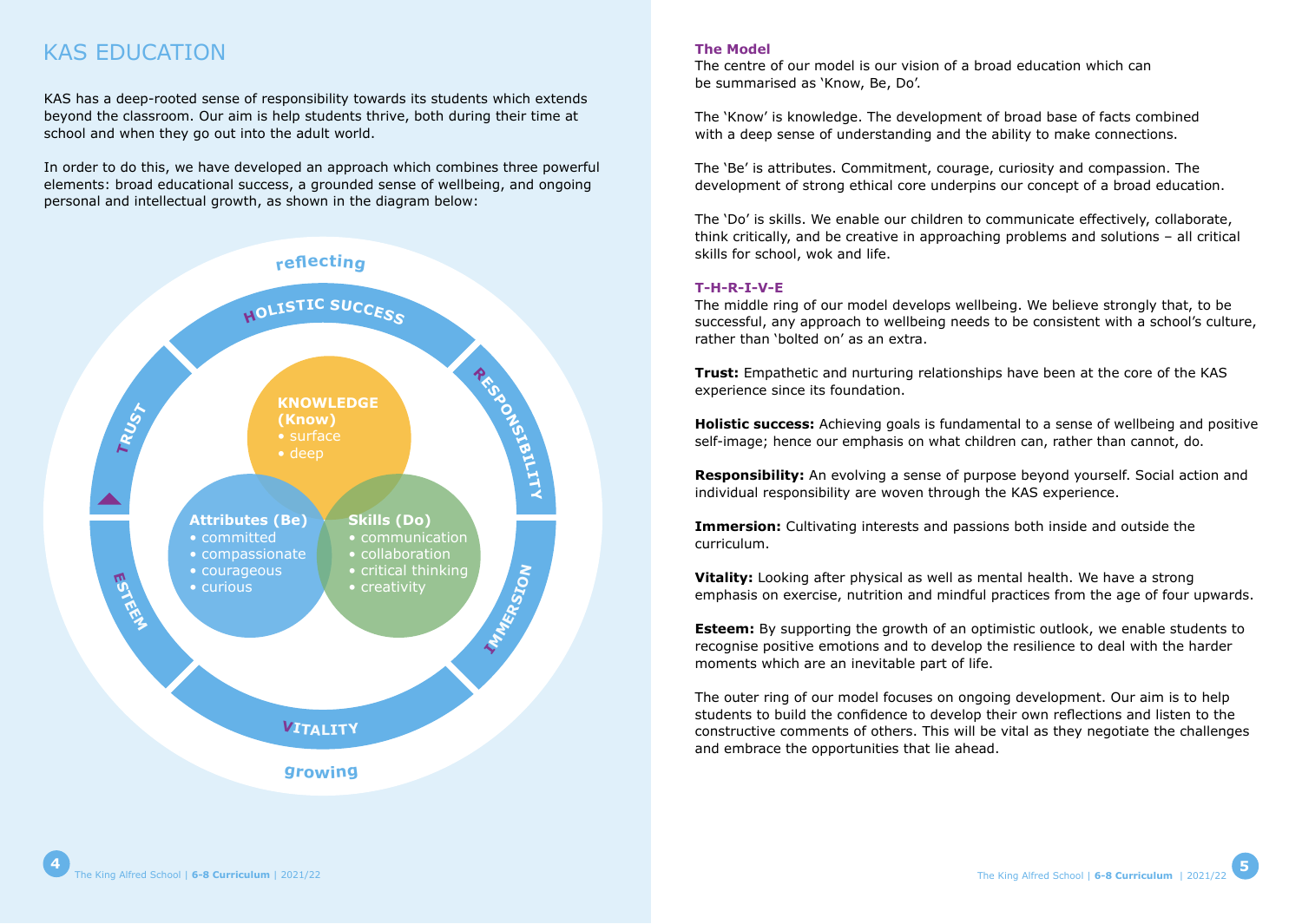





Inspirational new learning space for inter-disciplinary enquiries



The programme has three core elements: interdisciplinary learning, rich subject-based lessons and co-curricular activities.

A strong pastoral ethos embodied in 'Crew' runs through the programme, connecting the year groups and providing support from staff and peers.



**CREW**

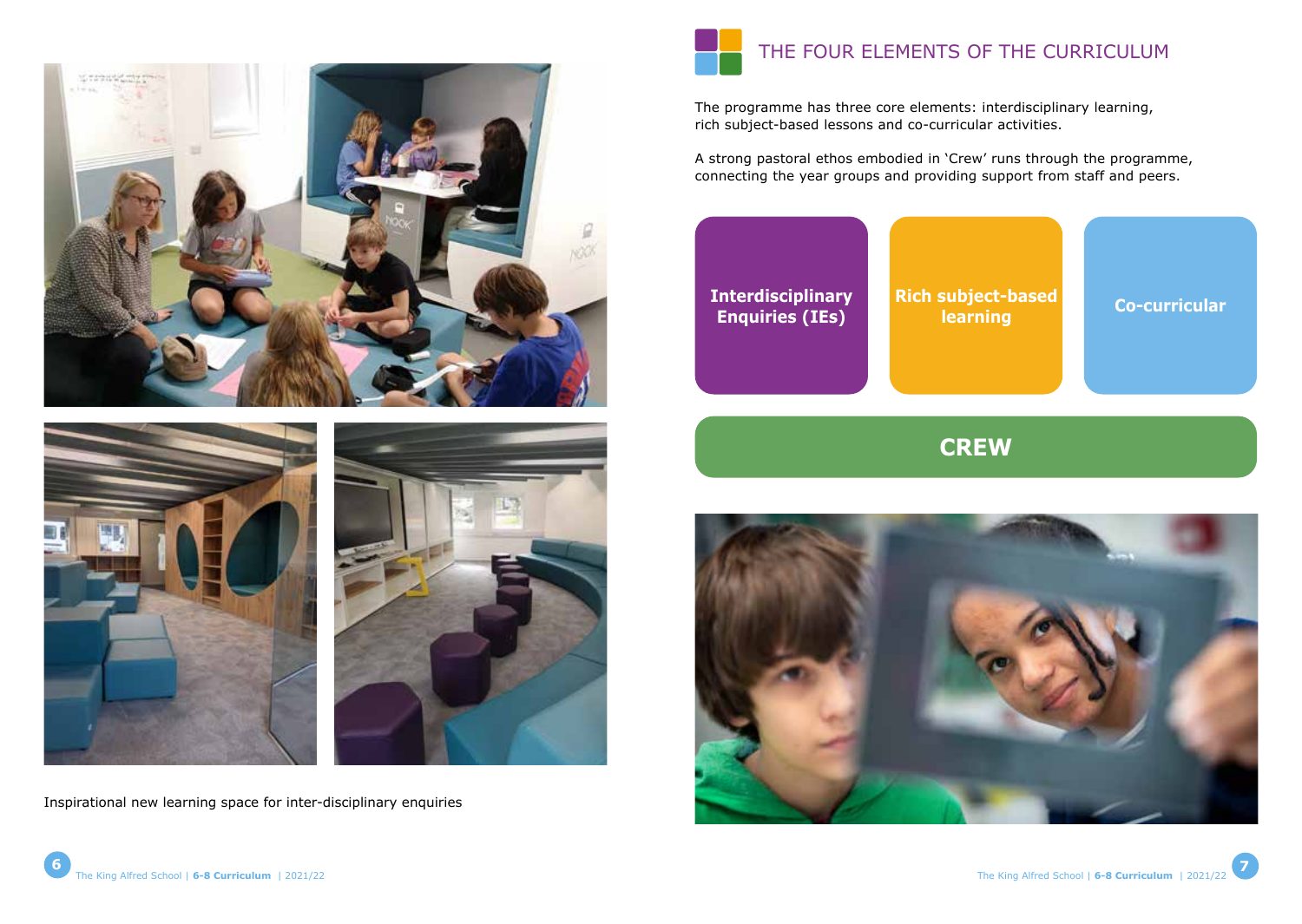

# ELEMENT 1: INTER-DISCIPLINARY ENOUIRY **11 and 11 and 11 and 12 and 13 and 14 and 14 and 14 and 14 and 14 and 14 and 14 and 14 and 14 and 14 and 14 and 14 and 14 and 14 and 14 and 14 and 14 and 14 and 14 and 14 and 14 and 1**

Inter-disciplinary Enquiry (IE) has two elements. First, using an enquiry approach to learning; second, putting subjects together in combinations to create a richer learning experience.

#### **Why enquiry?**

"Learning means being a skilled researcher, a courageous explorer, a curious thinker, a meticulous detective, and a critical consumer of information and opinion". **Claxton, in Murdoch, 2015** 

Enquiry-based learning has a long and distinguished history and is used in many of the most forward-thinking international education systems and schools.

Students work on investigations, driven by compelling questions or real-life problems. Teachers ask questions, impart knowledge and design tasks to help pupils ask questions, make predictions, gather and analyse information, and reflect on their learning. Where possible students will present their work to an audience of fellow pupils, parents, visiting 'experts' or members of the public.

Enquiry is a significant step beyond 'topic' learning. Students become leaders of their own learning, supported by highly structured planning. Knowledge is vital in every investigation, and the deeper learning happens when students are challenged to process this knowledge in order to complete more creative and demanding tasks. The 'magic' happens when a fire is lit within the students so that they want to find out more and lead their own learning.

"In inter-disciplinary learning, pupils acquire knowledge and skills in two or more academic disciplines (subjects) and integrate them to explain a phenomenon, solve a problem, create a product or raise new questions in ways that would have been unlikely through a single discipline" **Boix Mansilla, 2010** 

Our inter-disciplinary approach is inspired by education in Finland, Singapore and globally through the International Baccalaureate. These systems have recognised that there are significant advantages to putting subjects together. This approach motivates students by explicitly connecting what they are learning to the real world.

Alongside this, it leads to deeper learning. It requires pupils to apply skills and knowledge learnt in one

discipline to the context of another, which is the hallmark of a more sophisticated cognitive level.

Each interdisciplinary enquiry is planned and taught by a team of subject specialists to ensure that the knowledge base is at least as strong as it would be in a single subject approach. This methodology is also able to go much deeper than 'topic work' familiar from primary schools, which relies on one primary teacher covering all the knowledge areas.

We have two combinations of subjects. Science, Design and Maths (sometimes known as STEM) and Humanities, English and Art.

We have allocated additional resources into the IEs, which means every pupil will receive additional and individual attention.



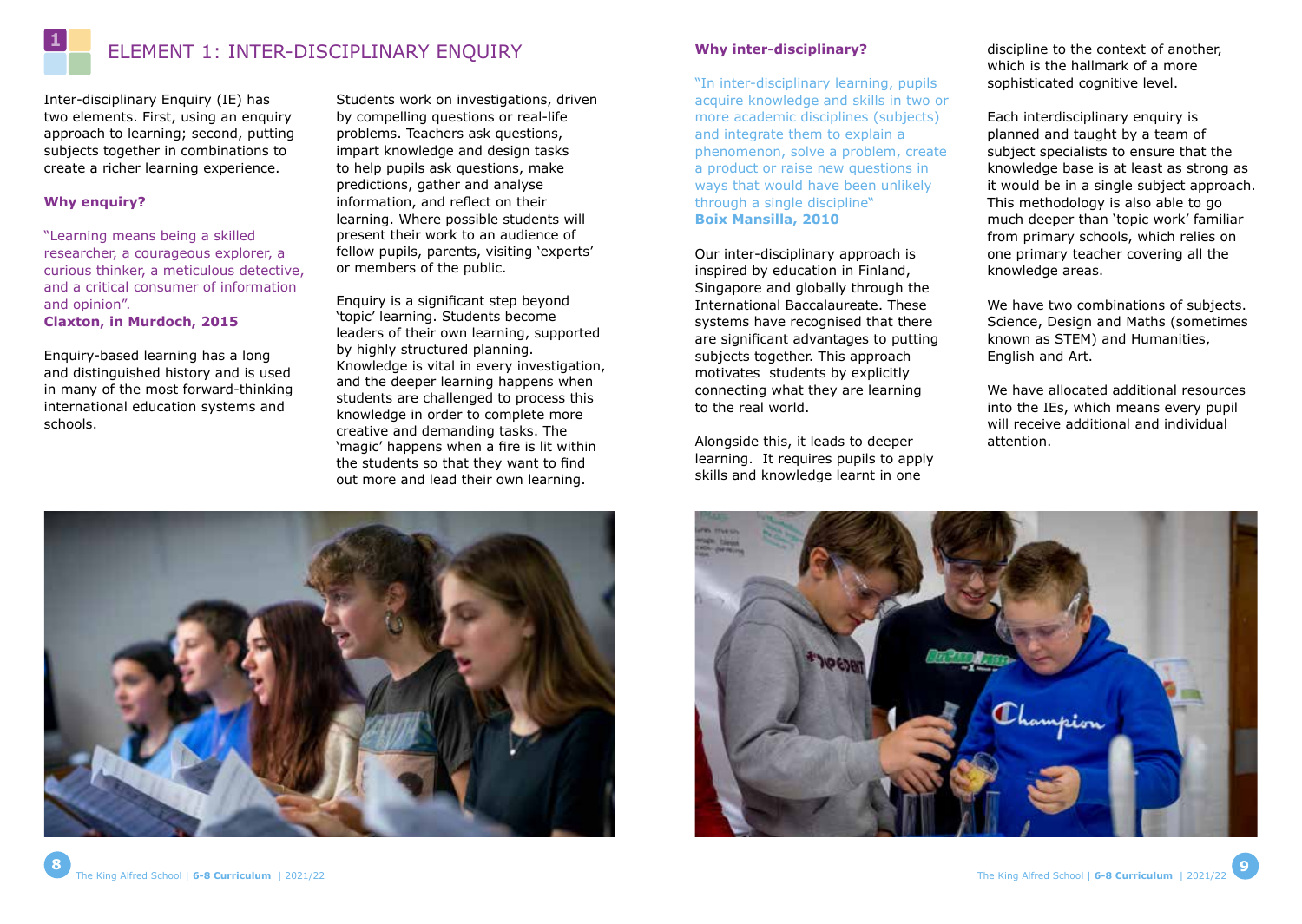### HOW ARE IES STRUCTURED AT KAS?

#### **An example IE:**

#### **The structure follows four stages:**

#### **Connect**

- Students connect with a 'compelling question' which drives the enquiry.
- Students connect with the theme through a 'hook' experience a visit, a performance etc.
- Students connect to the knowledge that they already possess about the theme.
- Students connect to new knowledge which challenges their thinking.
- Students connect to the final 'exhibition task'.

#### **Construct**

- Students and teachers co-construct further questions to guide the next steps in learning.
- Students construct new understandings though learning activities.

#### **Contribute**

- Students undertake the 'exhibition task'.
- Students redraft after self-assessment and feedback from teachers and peers.
- Students contribute their best work to an exhibition.

#### **Re-connect**

- Students reflect on their learning and progress throughout the IE.
- Students and teachers reconnect with the original 'compelling question' and discuss how it relates to different contexts in their own life and to future learning opportunities.

### **Connect**

- The 'compelling question' *Whose story becomes history?*
- A 'hook' students find out about the controversy surrounding the toppling of the Edward Colston statue in Bristol.
- Another 'hook' students visit the International Slavery Museum in Liverpool.
- Students acquire foundation knowledge about slavery, needed to delve deeper in the next stage.
- Introduction of the 'exhibition task' You are an artist bidding for a commission from the Bristol Council to replace the Edward Colston statue with a new public memorial to commemorate the abolition of the Slave Trade. You need to present a design and a written justification of how it communicates history from different perspectives.

#### **Construct**

- Students and teachers co-construct further questions factual (e.g. Which goods were traded as part of the triangular trade?, conceptual (e.g. How can artefacts teach us about the slave trade through different perspectives?) and debatable (e.g. Did Britain abolish the slave trade for moral or economic reasons?)
- History activities explore various perspectives and sources to develop critical thinking.
- Art activities explore how artefacts can convey power relationships and narratives.
- English activities explore various literary works about slavery and how language reflects power and perspective.

#### **Contribute**

- Students complete and redraft the 'exhibition task' individually in this case.
- In the 'exhibition' they present their beautiful work to a simulated Bristol Council – some older students, some teachers, some parents.

#### **Re-connect**

- Students reflect on their progress.
- Students return to the question *Whose story becomes history?*, and discuss other parts of history that they might understand from a singular perspective.
- Students learn about how the choices that they make in daily life can exacerbate or help to solve the issue of modern slavery.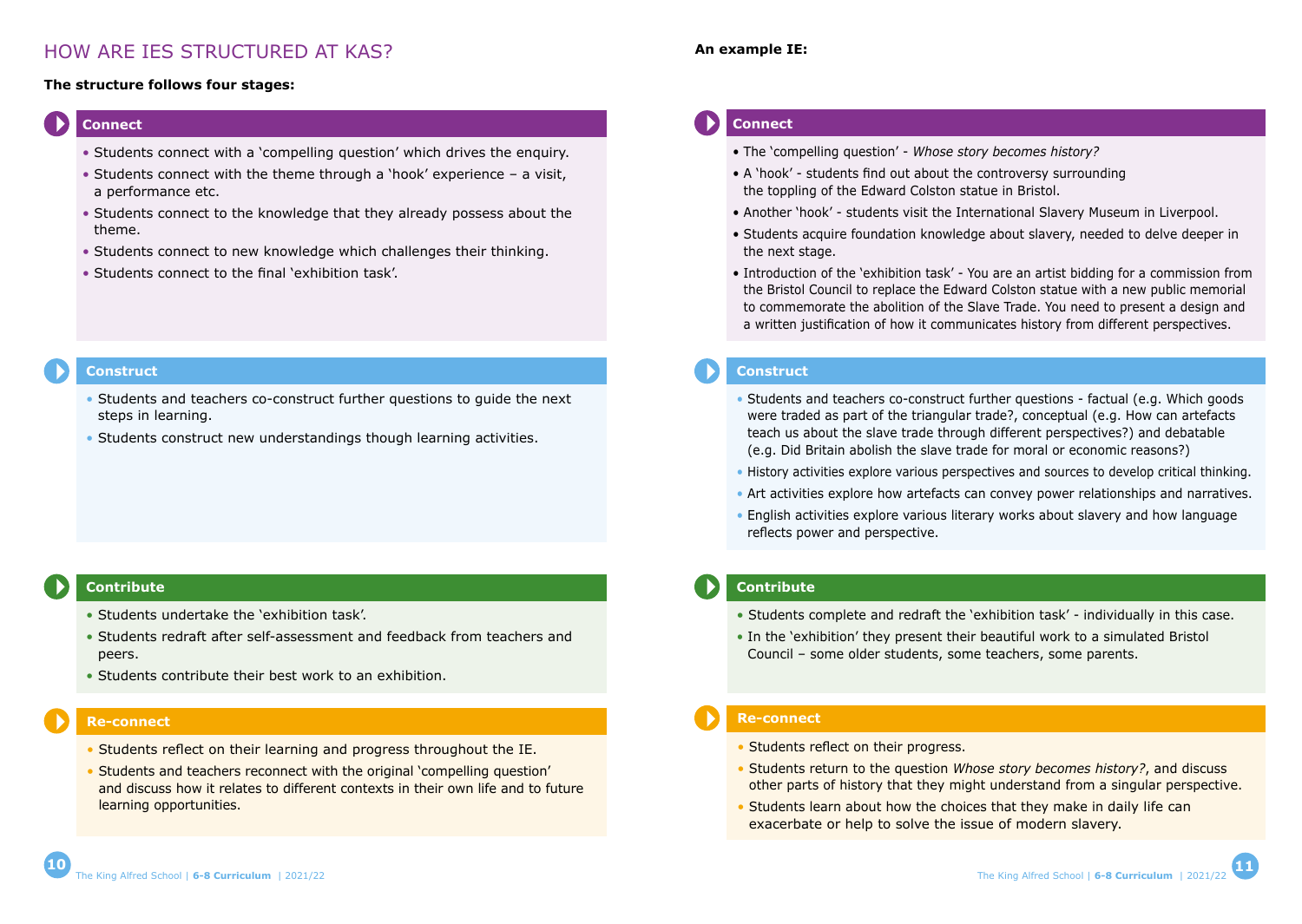

This element is similar to a more traditional secondary school programme. During the week, students attend 50-minute lessons in discrete subjects with specialist subject teachers.

#### **English**

As well as being part of the interdisciplinary learning, English is also taught as a discrete subject. This core subject at GCSE therefore has more curriculum time. Students build specific disciplinary language skills and study a broad range of literature and genres.

#### **Science**

Like English, Science is central to the inter-disciplinary learning as well as being taught as a discrete subject from Year 7. Core skills and knowledge are covered in Science specific lessons which provide a strong grounding in Scientific literacy.

#### **Maths**

As with Science and English, Maths is a core GCSE subject and therefore sits in both disciplinary and inter-disciplinary elements of the curriculum. The more applied Maths skills (e.g. data handling) are developed mainly as part of the IEs, whilst the pure Maths skills (e.g. trigonometry) are developed mainly in discrete Maths lessons.

#### **French**

This subject is taught as a discrete discipline. The curriculum builds on the Lower School French programme by developing further the formal grammatical elements of the language.

#### **Spanish**

Like French, this is taught as a discrete discipline. This is introduced at beginner level in Year 6 and combines communicative, cultural and grammatical approaches.

#### **Music**

Music is taught as a discrete discipline once a week to enable the core skills of musicianship to be systematically developed over time.

#### **Drama**

Drama is taught as a discrete discipline once a week. The curriculum covers basic skills and concepts and will on occasion relate to themes from the IEs.

#### **PE/Games**

Pupils have PE lessons and Games lessons each week. This part of the curriculum may relate to the IEs (for example during an enquiry about science, health and fitness) and at other times it will be self-contained.

**3**

Co-curricular learning is very important part of these years. It enables students to become fully immersed in the community of the school and develop strong personal bonds with others.

They learn skills that they might not normally try and have the chance to find new passions.

We use the term 'co-curricular' rather than 'extra-curricular' as we see these activities running alongside the other elements of the curriculum, rather than as an addition. For example, in Crew sessions and we ask students to reflect on their co-curricular learning and gather evidence of their skills development in their learning portfolios (see Assessment and Reporting, on page 18).

#### **Special weeks**

Throughout Years 6-8, the regular timetable is suspended for one week per term.

#### **The Village Project** is a seminal

experience which happens towards the end of Year 8. It is very much a rite of passage at the end of the 6-8 experience and is integrated into the curriculum as an IE in its own right. Students apply the skills and attributes they have developed to create a unique self- governing and self-sustaining community, living in self-built huts in a secluded corner of the school grounds.

Each year there is a camp, providing students with the experience of living in a community away from home. These camps are not all under canvas, though students are mostly responsible for their own cooking and cleaning. They engage with a wide range of activities.

Once a year there is a **Creativity Week.** Students can choose from a range of creative projects (e.g. Art, Drama, Music, Literature, Design, Technology) and work in a sustained way towards an informal exhibition at the end of the week.

In challenge weeks, students are supported to work in teams to complete projects, many of which reflect the UN sustainable development goals. Students learn to collaborate, organise time and resources, apply thinking and communication skills and reflect on their successes and difficulties. The outcomes may be physical products, presentations or reflections upon a community service experience.

#### **Choice**

One afternoon per week, the Year 6-8 students join with other Upper School students in a Choice programme that offers a wide range of activities. These include, for example, photography, the forge, sailing, film studies, cooking, football, hockey, song and dance, costume, art projects or helping in KAS Lower School. We encourage them to challenge themselves to try something new, and to select a combination of physically active choices, creative choices and activities that include an element of community service.

#### **Clubs and activities**

KAS offers a wide range of sports, arts activities and curriculum enrichment. Whilst these are not compulsory, we strongly encourage all Year 6-8 students to take part in order to be a fully participating and thriving member of the KAS community.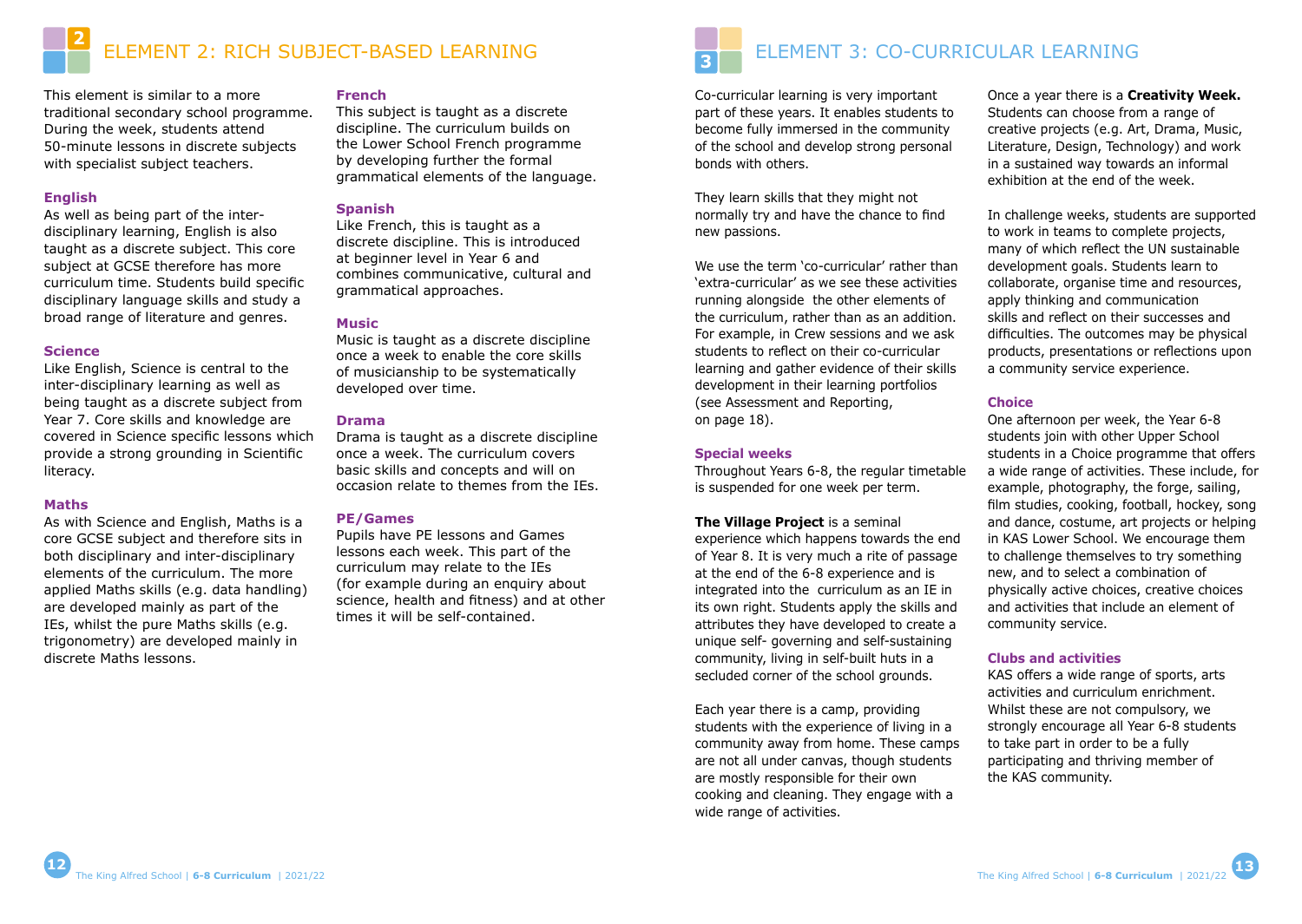



Crew is an essential element of the 6 to 8 curriculum - it is both a culture and a part of the timetable structure. It ensures that our students have a sense of belonging to a close-knit team, it is the central hub which joins all their learning experiences together, and it gives them a safe place to reflect on their own development and that of their crewmates.

Every student is part of a crew, a team of 8-9 students. They meet at the start of every school day and for a further 50-minute session on most other days. Each crew has a crew leader, a teacher. This crew becomes the student's 'family' at school, which supports, guides and challenges them to become the very best version of themselves.

#### **Pastoral support:**

In morning welcome meetings, Crew members greet each other and check in with their Crew leader to make sure that everything is going well. They reflect on what they have been doing in and out of school, and set themselves up for the learning experiences for the day.

#### **Personal, Social and Health Education:**

In PSHE sessions crews work on themes such as identity, inclusion, puberty, health and relationships.

In discussion sessions, Crews tackle global issues as well as matters that affect their own communities at school and beyond.

#### **Belonging and responsibility:**

In team-building sessions, students undertake activities which forge stronger relationships and require them to reflect on their personal growth.

In callover meetings, Crews come together to listen to a student or teacher speak about an issue important to the school or wider community.

#### **Academic support:**

In learning conversations, groups of 2-3 students meet with their Crew leader to discuss the work they have been doing. They give feedback to help each other overcome difficulties and redraft work to make it their best. They also celebrate their successes.

In skill sessions Crews receive coaching on particular academic and personal skills. For example, they may work on specific literacy or numeracy skills.

In portfolio building sessions, students update their learning portfolio (see below) and learn to reflect purposefully on their progress in and out of the classroom.

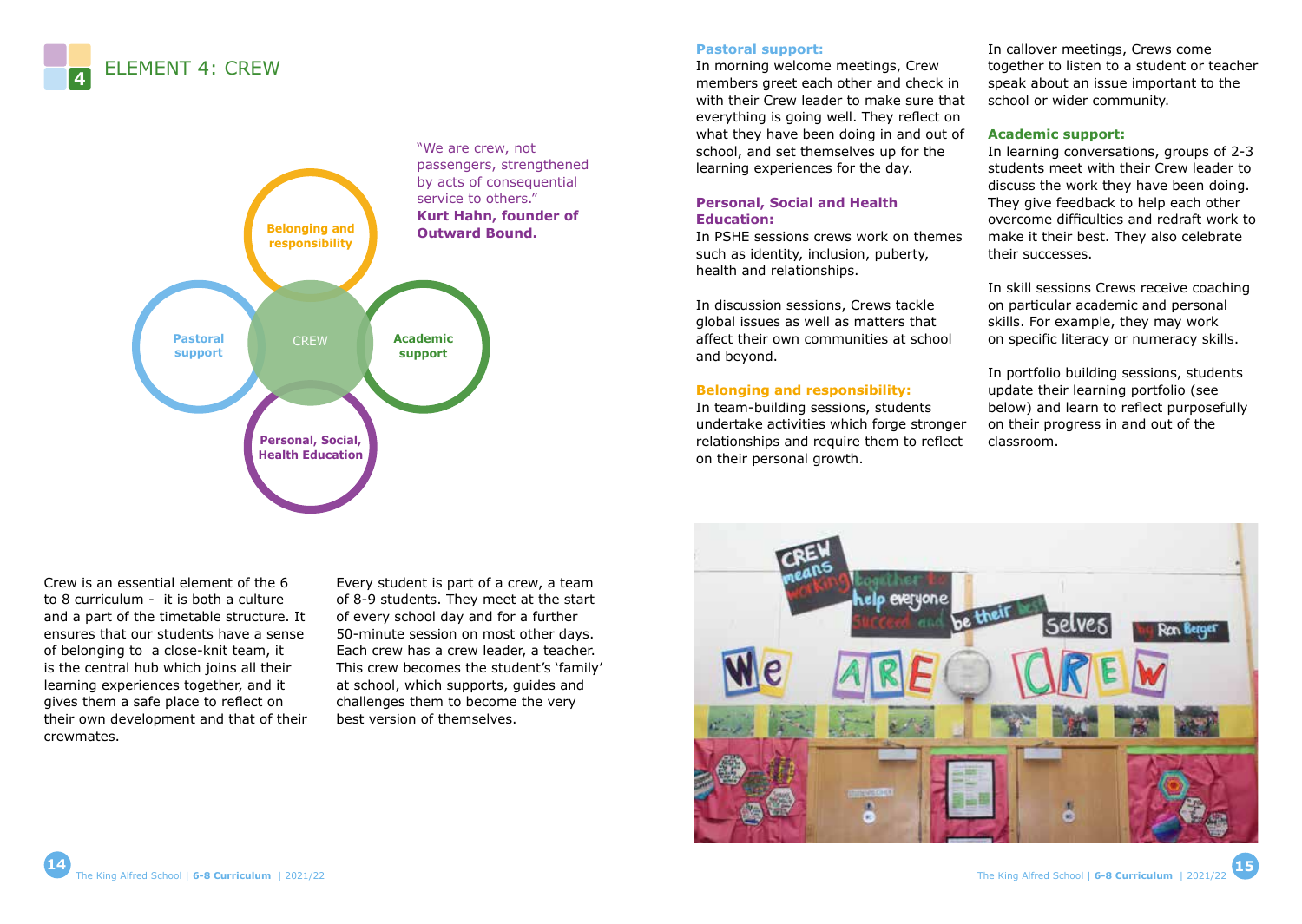### HOW THE FOUR ELEMENTS CONNECT **A typical Year 7 timetable:**

#### **The four elements are broadly balanced like this:**



|                | Monday                           | Tuesday                                  | Wednesday      | Thursday                         | Friday                                   |
|----------------|----------------------------------|------------------------------------------|----------------|----------------------------------|------------------------------------------|
| 9-9.25am       | Crew                             | Crew                                     | Crew           | Crew                             | Crew                                     |
| P <sub>1</sub> | <b>English</b>                   | IE: Art,<br><b>Humanities</b><br>English | French         | English                          | IE: Art,<br><b>Humanities</b><br>English |
| P <sub>2</sub> | IE: Science,<br>Maths,<br>Design |                                          | <b>Science</b> | <b>Maths</b>                     |                                          |
| P <sub>3</sub> |                                  |                                          | <b>Drama</b>   | Crew                             | Spanish                                  |
| P <sub>4</sub> |                                  | Crew                                     | <b>Maths</b>   | <b>PE</b>                        | <b>Science</b>                           |
| P <sub>5</sub> | French<br><b>Maths</b>           | Games                                    | Choice         | IE: Science,<br>Maths,<br>Design | <b>Music</b>                             |
| <b>P6</b>      |                                  |                                          |                |                                  | Crew                                     |

Each period lasts 50 minutes, with breaks after period 2 and 4. The week above shows two French and one Spanish lessons. This is reversed the following week.

In Years 6-7 the balance between subject-based and inter-disciplinary learning allows a smooth transition from the Lower School experience as much of the learning is with the Crew leader and a small team of IE teachers. In Year 8 there is more subject-based learning, allowing for a smooth transition into Year 9, in which all academic subjects are taught within disciplines.

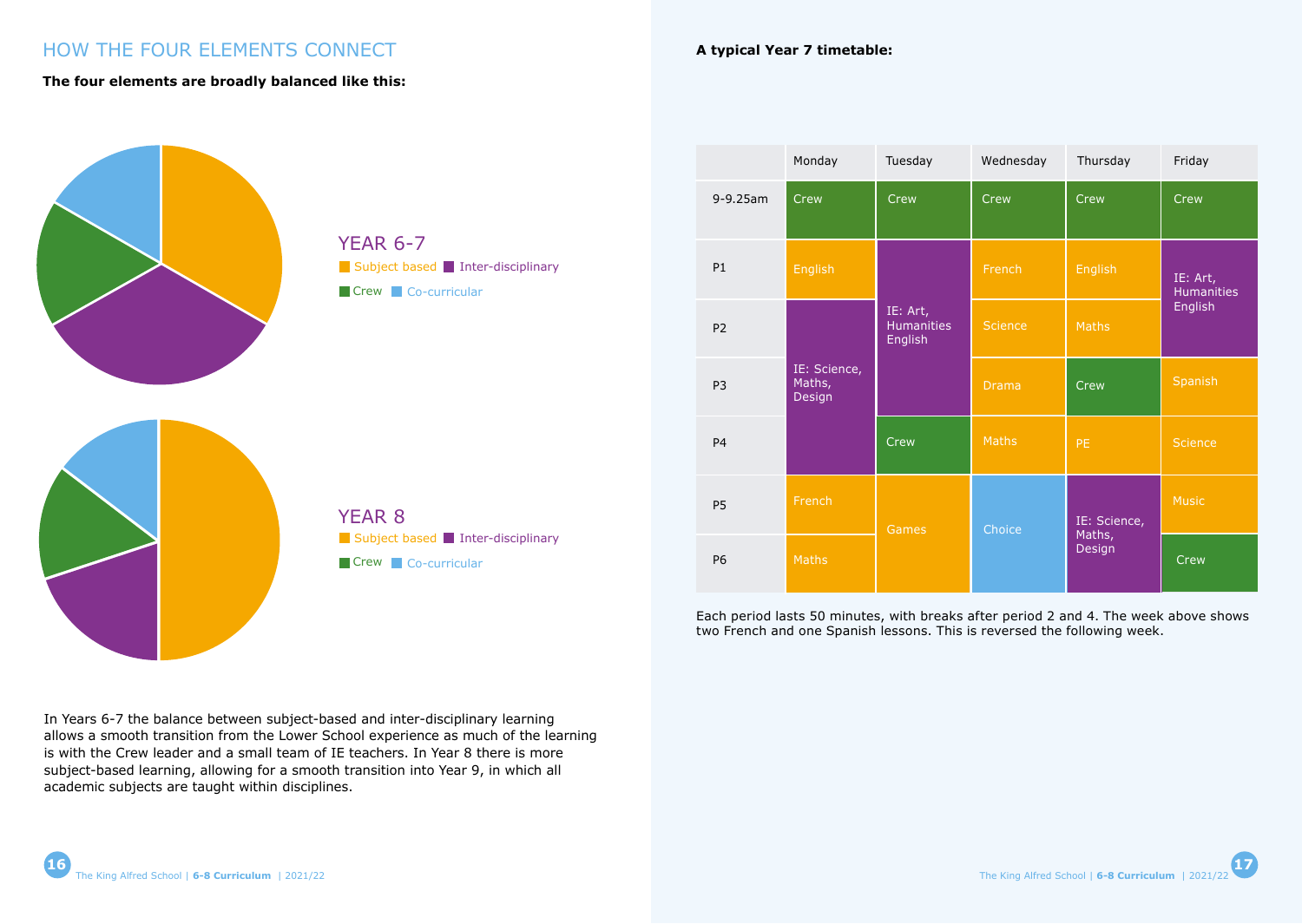## ASSESSMENT AND REPORTING

Good assessment is essential to successful learning and its purpose is to help the students to progress. Rather than do assessment to the students, we do it with them. They need not be frightened of it!

Students develop the confidence to succeed by actively participating in the process. They are sometimes involved in designing assessment tasks or their success criteria. They are often involved with self-assessment and peer-assessment. They are continually celebrating their progress and identifying areas for further improvement.

#### **What do we assess in the KAS 6-8 curriculum?**

'A picture can be informative; however no single picture can provide a complete portrayal of a situation... What we need is a collection of multiple measures, appropriately aligned to different kinds of learning outcomes that matter.' **McTighe, 2018**

Our curriculum is planned around three types of clear learning outcome, and we therefore assess all three:

- What students know (knowledge)
- What students can do (skills)
- How students approach their learning (attributes)

In a more traditional curriculum, only knowledge and discipline-specific skills are assessed. In the holistic 6-8 curriculum we value all three types of learning outcome by assessing them to produce specific, meaningful feedback to maximise progress.

# **Knowledge (Know)** • surface • deep

# **Skills (Do)**

- communication
- collaboration
- critical thinking
- creativity

# **Attributes (Be)**

- committed
- compassionate
- courageous
- curious

#### **When do we assess?**

As assessment is inherent to learning, we assess all the time. At the start of a series of activities, we assess informally to understand what students already know and what they can already do. During the learning process we assess informally to identify next steps, and to see who needs some more support and who needs more challenge. Towards the end of the learning process detailed and specific feedback helps students to improve their work and produce the most beautiful work possible in response to a task. When this work is finished it is a time to reflect on progress made and celebrate success.

#### **How do we assess? Knowledge (Know)**

**Surface:** traditional tests give evidence of how much is retained. For example, a Spanish vocabulary test may contain gap-filling, translation and matching questions.

**Deep:** students present their thoughts through texts, diagrams, images, presentations and artefacts. For example, a student may design a diagram to show the relative size of the planets in the solar system. We use rubrics (simple 4-level written descriptors) to assess which level has been reached and what needs to be done to develop the work further.

**Skills (Do):** in the 6-8 Curriculum, students will develop many discipline-specific skills (for example the ability to use grid references on a map). However, there are also more general inter-disciplinary skills, and these are set out in the green circle on this page. Students gather evidence of progress for each, to show how well and how independently these skills are being developed and applied.

**Attributes (Be):** these describe how students approach their learning in all four elements of the curriculum, how they make decisions about their actions and how they develop positive habits of mind. Students gather evidence of their own development and selfassess against rubrics describing how consistently and how independently they apply these attributes to their learning.

#### **How do we report progress?**

Reporting is an important way of sharing information. In the 6-8 curriculum, reporting is a continual 'learning conversation' between student, parent and teacher. Our 6-8 students build a learning portfolio, available at all times to parents.

- Students add evidence of progress, successes and difficulties (written work, images, video recordings, audio recordings)
- Students and teachers add reflections and feedback.

The learning portfolio is essential to students' development as 'leaders of their own learning'. We encourage parents and students to discuss it regularly. It is a focal point for parent meetings and student-led conferences.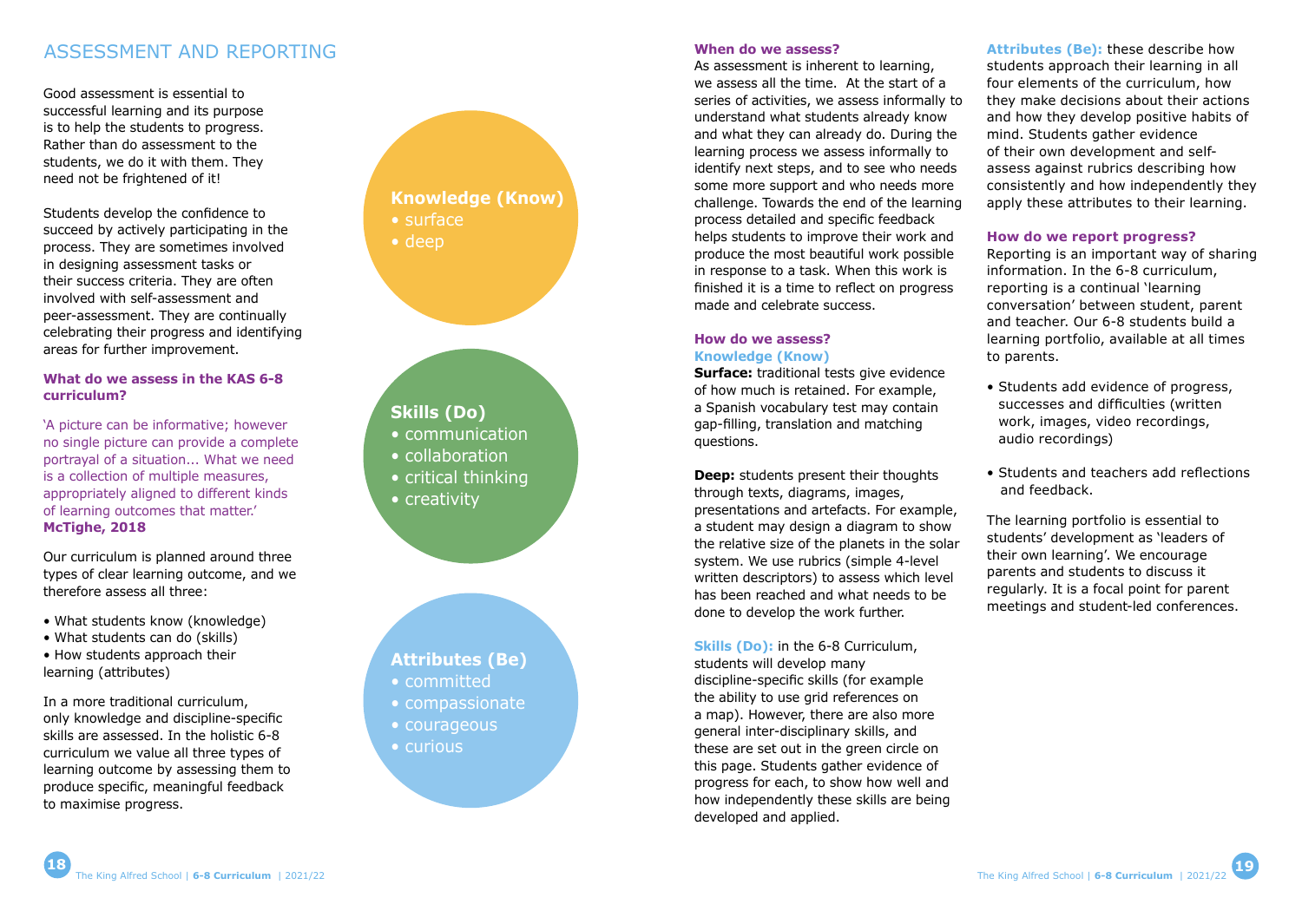# FREQUENTLY ASKED QUESTIONS

#### **How does this prepare pupils for future exam success?**

The 6-8 curriculum prepares students for success in future qualifications such as GCSEs and A-levels. The content of disciplinary lessons and inter-disciplinary IEs ensures that students have covered the foundation knowledge and disciplinary skills need to progress to the GCSE course of each subject. In addition, the valuable time spent developing and assessing interdisciplinary academic skills gives students the tools and confidence to cope with the demands of preparing for public exams. Most importantly, the attributes students develop help them approach their exam courses as curious, reflective, confident, self-reliant and responsible learners.

#### **How big are the learning groups?**

For most lessons and IE work, students work in groups of 18. They often work in smaller groups during their IEs to allow us to tailor activities to support and challenge students more effectively. At times during IEs there are short 'academic callovers' for larger groups to share information.

#### **Do students learn in mixed age groups?**

No. Students learn in age-specific classes. However, Choice and some aspects of Crew (e.g. callovers) mix year groups. This is important socially and provides opportunities for leadership within a safe context.

#### **How are the Crews decided?**

As with Lower School classes and Upper School tutor groups, we take many social and academic aspects into consideration to ensure the greatest balance and harmony. If there are social issues between crewmates, we try to overcome them together as this is an important learning experience. However, we are flexible and can reconfigure if there is an ongoing or particularly delicate situation.

#### **How does technology support the learning?**

All students are equipped with a laptop. It is very important that they learn how to be discerning, responsible and creative users of technology in a global, digital world. When students are leaders of their own learning they must know how to locate, gather and critique information from a range of sources. ICT helps students connect to the outside world for authentic learning experiences. Creative use of technology is essential in many professions. However, an important part of students' learning is to understand when it is better not to use computers. We are very careful to monitor screen time.





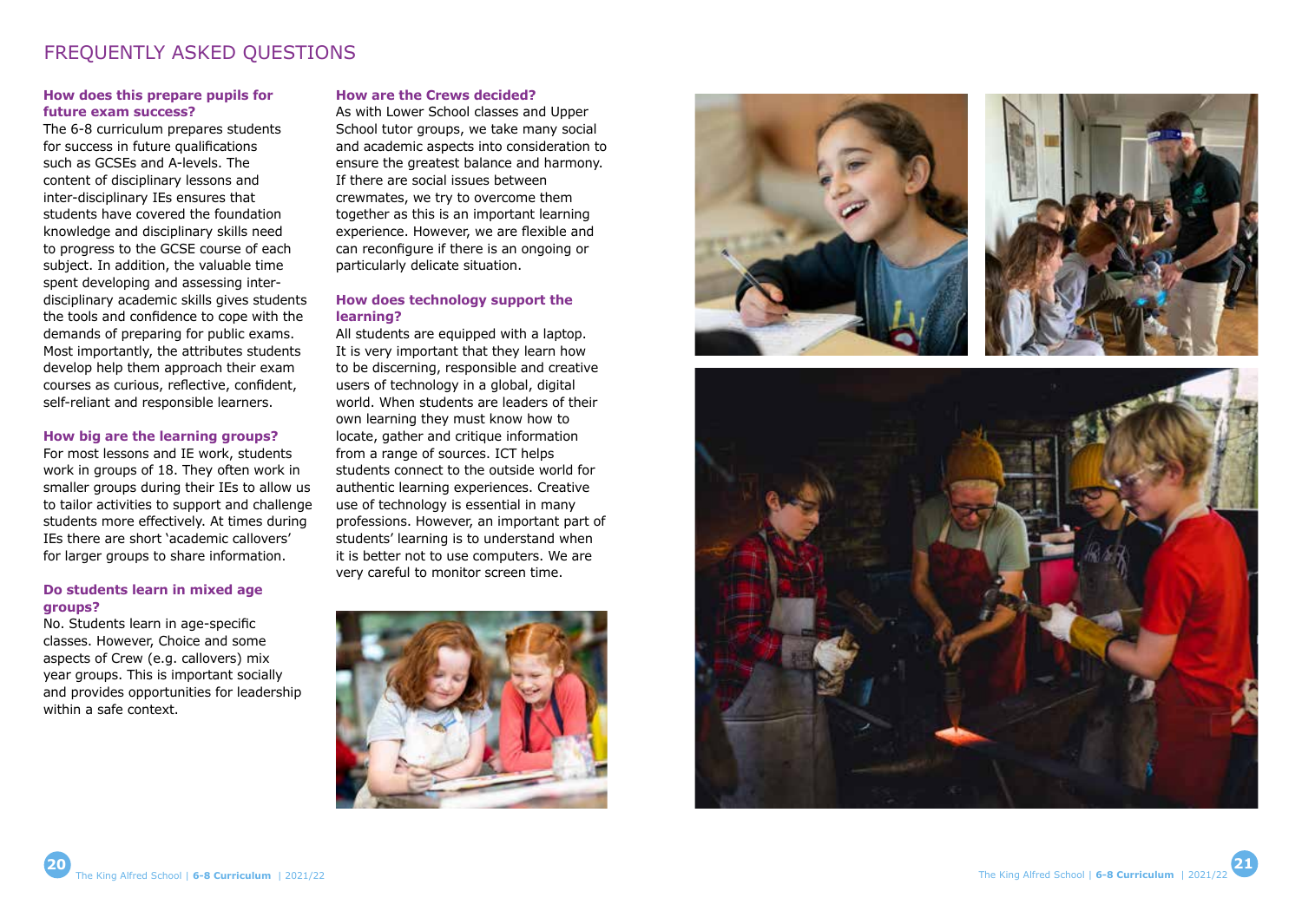